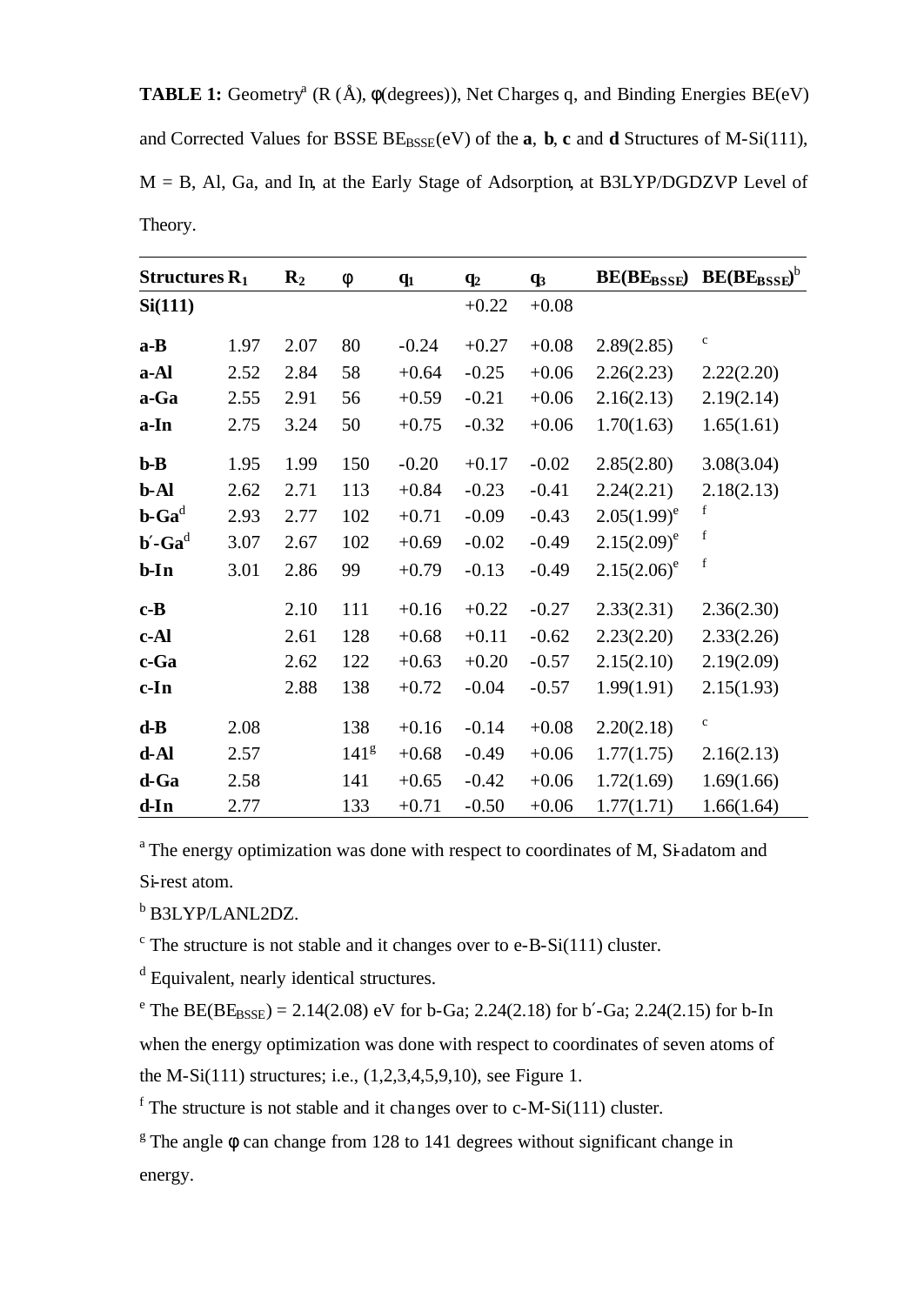**TABLE 2:** Binding Energies BE(eV) and Corrected Values for BSSE  $BE_{BSSE}(eV)$  of the **a**, **b**, **e**, **f**, **g** and **h** Structures of M-Si(111), M = B, Al, Ga, and In, for Different Optimization Procedures at B3LYP/ DGDZVP Level of Theory.

| <b>Structures</b>                            | <b>BE(BE</b> BSSE) | <b>BE(BEBSSE)</b> | <b>BE(BEBSSE)</b> | <b>BE(BEBSSE)</b>     |
|----------------------------------------------|--------------------|-------------------|-------------------|-----------------------|
|                                              | $1,2,3^a$          | $1,2,4^a$         | $1,2,4,5,6^a$     | $1,2,4,5,6,7^a$       |
| $a - B$                                      | 2.89(2.85)         | 2.96(2.92)        | 3.05(3.01)        | 3.24(3.21)            |
| a-Al                                         | 2.26(2.23)         | 2.31(2.28)        | 2.33(2.31)        | 2.53(2.51)            |
| a-Ga                                         | 2.16(2.13)         | 2.21(2.17)        | 2.28(2.24)        | 2.40(2.36)            |
| a-In                                         | 1.70(1.63)         | 2.04(1.96)        | 2.11(2.02)        | 2.26(2.19)            |
|                                              | $1,2,3^a$          |                   |                   | $1,2,3,4,5,9,10^a$    |
| $\mathbf{b}\text{-}\mathbf{Ga}^{\mathbf{b}}$ | 2.05(1.99)         |                   |                   | 2.14(2.08)            |
| $\mathbf{b}\text{-}\mathbf{Ga}^{\mathbf{b}}$ | 2.15(2.09)         |                   |                   | 2.24(2.18)            |
| $b$ -In                                      | 2.15(2.06)         |                   |                   | 2.24(2.15)            |
|                                              | $1,2,3^a$          |                   | $1,2,4,5,6^a$     | $1,2,4,5,6,7^a$       |
| $e-B$                                        | 4.34(4.27)         |                   | 4.37(4.30)        | 4.48(4.40)            |
| e-Al                                         | 2.05(2.01)         |                   | 2.19(2.15)        | 2.48(2.40)            |
| e-Ga                                         | 1.60(1.51)         |                   | 1.71(1.65)        | 1.99(1.91)            |
| e-In                                         | 1.09(1.06)         |                   | 1.25(1.24)        | 1.63(1.62)            |
|                                              | $1,3^{\rm a}$      |                   | $1,4,5,6,7^a$     | $1,3,4,5,6,7^a$       |
| $f-B(T_4)$                                   | 4.88(4.83)         |                   | 5.14(5.12)        | 5.14(5.12)            |
| $f-Al$                                       | 3.08(3.04)         |                   | 3.47(3.43)        | 3.47(3.43)            |
| f-Ga                                         | 2.54(2.53)         |                   | 2.91(2.90)        | 2.91(2.90)            |
| $f-In$                                       | 2.05(2.00)         |                   | 2.58(2.51)        | 2.61(2.54)            |
|                                              |                    |                   | $1,3,4,5^a$       | $1,3,4,5,6,7^{\circ}$ |
| $g-B(H_3)$                                   |                    |                   |                   |                       |
| g-Al                                         |                    |                   | 2.15(2.09)        | 2.67(2.61)            |
| g-Ga                                         |                    |                   | 1.73(1.70)        | 2.24(2.21)            |
| $g$ -In                                      |                    |                   | 1.64(1.51)        | 2.20(2.05)            |
|                                              |                    |                   | $1,2,4,5,6^a$     | $1,2,4,5,6,8^a$       |
| $h-B(S_5)$                                   |                    |                   | 5.76(5.64)        | 6.37(6.26)            |
| h-Al                                         |                    |                   | 2.39(2.29)        | 2.39(2.30)            |
| h-Ga                                         |                    |                   | 2.02(1.83)        | 2.03(1.83)            |
| $h-In$                                       |                    |                   | 0.36(0.03)        | 0.52(0.19)            |

<sup>a</sup> The atoms whose the coordinates were energetically

optimized, see Fig. 1.

<sup>b</sup> Equivalent, nearly identical structures.

<sup>c</sup> The g-B(H<sub>3</sub>) is not stable and its optimization leads to f-B(T<sub>4</sub>).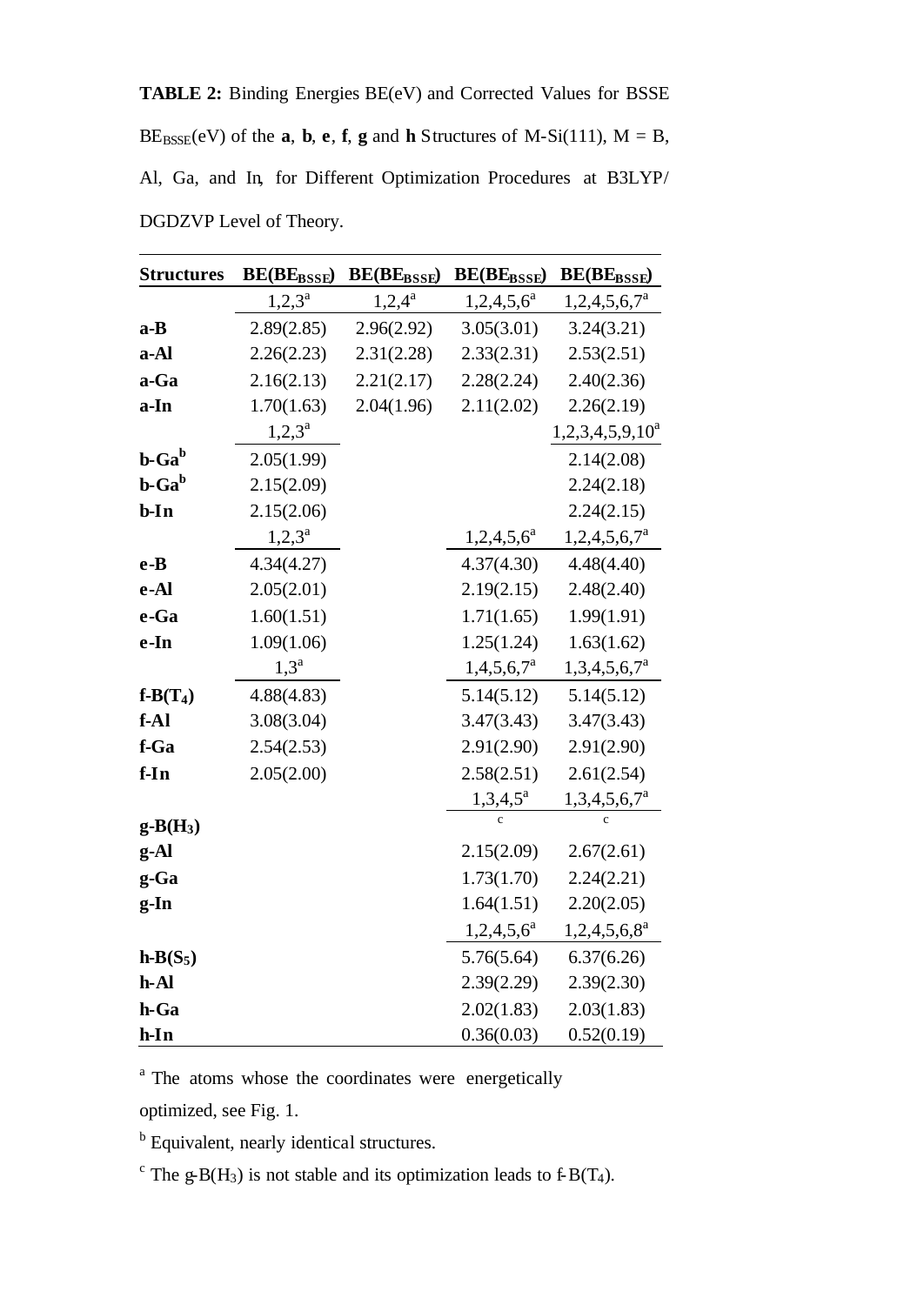**TABLE 3:** Geometry<sup>a</sup> ( $R(A)$ ,  $\phi$ (degrees)), and Net Charges q of M or

Si Atoms of the  $a$ ,  $e$ ,  $f$ ,  $g$ , and  $h$  Structures of M-Si(111),  $M = B$ , Al,

|                |         | $Si(111) B-Si(111)$ |             | Al-Si(111) Ga-Si(111) In-Si(111) |         |
|----------------|---------|---------------------|-------------|----------------------------------|---------|
|                |         |                     | $\mathbf a$ |                                  |         |
| $R(1-2)$       |         | 1.95                | 2.54        | 2.57                             | 2.76    |
| $R(1-4)$       |         | 2.02                | 2.79        | 2.85                             | 3.05    |
| $R(2-4)$       | 2.44    | 2.87                | 2.67        | 2.68                             | 2.70    |
| $R(2-5)$       | 2.44    | 2.39                | 2.48        | 2.49                             | 2.48    |
| $R(9-4)$       | 2.39    | 2.39                | 2.43        | 2.43                             | 2.43    |
| $R(4-7)$       | 2.39    | 2.40                | 2.38        | 2.38                             | 2.37    |
| $R(5-7)$       | 2.39    | 2.38                | 2.34        | 2.34                             | 2.34    |
| $R(2-6)$       | 2.47    | 2.45                | 2.47        | 2.48                             | 2.49    |
| $R(7-6)$       | 2.38    | 2.37                | 2.34        | 2.34                             | 2.34    |
| $R(2-7)$       | 2.70    | 2.63                | 2.70        | 2.71                             | 2.73    |
| $R(7-8)$       | 2.18    | 2.36                | 2.32        | 2.33                             | 2.33    |
| $f(4-1-2)$     |         | 93                  | 60          | 59                               | 55      |
| $f(4-2-5)$     | 90      | 91                  | 90          | 90                               | 89      |
| $f(4-7-5)$     | 93      | 104                 | 101         | 101                              | 101     |
| $f(7-2-6)$     | 55      | 55                  | 54          | 53                               | 53      |
| $f(8-7-6)$     | 122     | 115                 | 118         | 118                              | 118     |
| $q_1$          |         | $-0.24$             | $+0.62$     | $+0.57$                          | $+0.69$ |
| $q_2$          | $+0.22$ | $+0.27$             | $-0.19$     | $-0.16$                          | $-0.23$ |
| q <sub>3</sub> | $+0.08$ | $+0.08$             | $+0.06$     | $+0.06$                          | $+0.06$ |
| $q_4$          | $-0.09$ | $+0.03$             | $-0.35$     | $-0.33$                          | $-0.37$ |
| q <sub>5</sub> | $-0.09$ | $-0.05$             | $-0.06$     | $-0.08$                          | $-0.08$ |
| $q_6$          | $-0.09$ | $-0.07$             | $-0.10$     | $-0.10$                          | $-0.10$ |
| $q_7$          | $-0.17$ | $-0.19$             | $-0.15$     | $-0.16$                          | $-0.15$ |
|                |         |                     | e           |                                  |         |
| $R(1-4)$       | 2.44    | 2.16                | 2.53        | 2.55                             | 2.74    |
| $R(10-4)$      | 2.39    | 2.43                | 2.40        | 2.40                             | 2.40    |
| $R(1-2)$       |         | 1.94                | 2.44        | 2.41                             | 2.63    |
| $R(2-6)$       |         | 2.44                | 2.41        | 2.41                             | 2.40    |
| $R(7-6)$       | 2.38    | 2.38                | 2.42        | 2.41                             | 2.42    |
| $R(4-7)$       | 2.39    | 2.33                | 2.36        | 2.35                             | 2.36    |
| $R(7-8)$       | 2.18    | 2.28                | 2.38        | 2.38                             | 2.41    |
| $R(1-7)$       | 2.70    | 2.29                | 2.73        | 2.78                             | 3.00    |
| $f(4-1-5)$     | 90      | 109                 | 94          | 92                               | 86      |
| $f(4-7-5)$     | 93      | 98                  | 104         | 103                              | 105     |
| $f(1-2-6)$     |         | 70                  | 72          | 74                               | 75      |
| $f(8-7-6)$     | 122     | 119                 | 115         | 115                              | 114     |
| $f(7-1-2)$     |         | 123                 | 105         | 103                              | 96      |
| $q_1$          |         | $-0.96$             | $+0.62$     | $+0.37$                          | $+0.67$ |
| $q_2$          | $+0.22$ | $+0.58$             | $+0.15$     | $+0.21$                          | $+0.12$ |
| q <sub>3</sub> | $+0.08$ | $+0.07$             | $+0.07$     | $+0.08$                          | $+0.07$ |
| $q_{4,5}$      | $-0.09$ | $+0.16$             | $-0.26$     | $-0.19$                          | $-0.28$ |

Ga, and In at B3LYP/DGDZVP Level of Theory.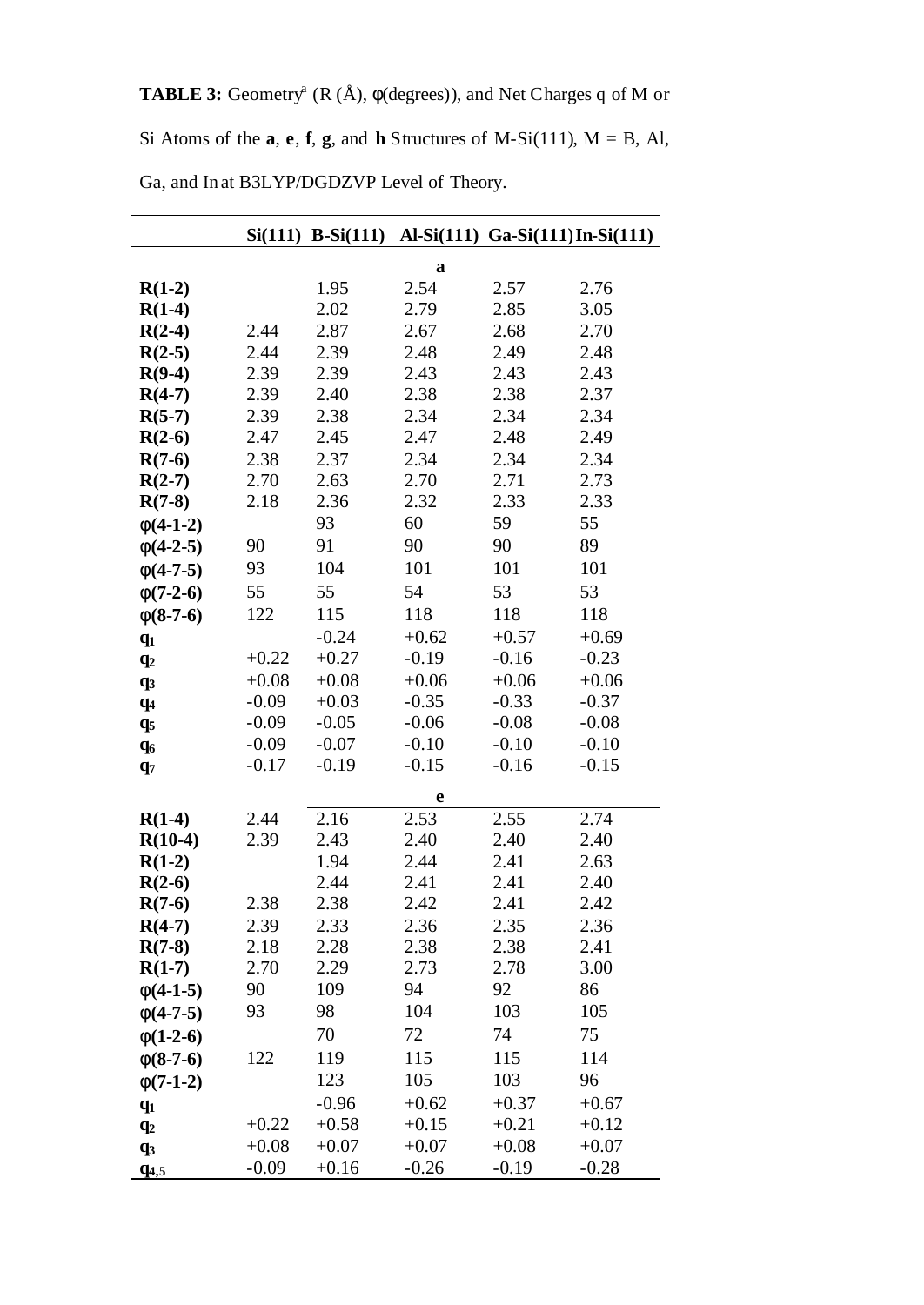| $q_6$          | $-0.09$ | $-0.08$ | $-0.29$  | $-0.24$  | $-0.29$           |
|----------------|---------|---------|----------|----------|-------------------|
| $q_7$          | $-0.17$ | $-0.08$ | $-0.20$  | $-0.23$  | $-0.23$           |
|                |         |         | $f(T_4)$ |          |                   |
| $R(1-4)$       | 2.44    | 2.10    | 2.50     | 2.52     | $\overline{2.71}$ |
| $R(4-9)$       | 2.39    | 2.48    | 2.42     | 2.42     | 2.40              |
| $R(4-7)$       | 2.39    | 2.35    | 2.38     | 2.37     | 2.38              |
| $R(1-7)$       | 2.70    | 2.05    | 2.54     | 2.57     | 2.81              |
| $R(1-6)$       | 2.47    | 2.05    | 2.47     | 2.48     | 2.69              |
| $R(7-6)$       | 2.38    | 2.42    | 2.41     | 2.40     | 2.40              |
| $R(7-8)$       | 2.18    | 2.23    | 2.35     | 2.35     | 2.40              |
| $R(3-10)$      | 2.38    | 2.38    | 2.38     | 2.38     | 2.38              |
| $f(4-1-5)$     | 90      | 113     | 96       | 95       | 88                |
| $f(4-7-5)$     | 93      | 97      | 102      | 102      | 104               |
| $f(8-7-6)$     | 122     | 119     | 117      | 117      | 115               |
| $f(7-1-6)$     | 55      | 72      | 57       | 57       | 52                |
| $f(10-3-9)$    | 110     | 110     | 110      | 110      | 110               |
| $q_1$          | $+0.22$ | $-0.76$ | $+0.78$  | $+0.55$  | $+0.83$           |
| $q_3$          | $+0.08$ | $+0.08$ | $+0.08$  | $+0.08$  | $+0.08$           |
| $q_{4,5}$      | $-0.09$ | $+0.18$ | $-0.26$  | $-0.18$  | $-0.27$           |
| $q_6$          | $-0.09$ | $+0.21$ | $-0.28$  | $-0.20$  | $-0.29$           |
| $q_7$          | $-0.17$ | $-0.06$ | $-0.27$  | $-0.26$  | $-0.29$           |
|                |         |         |          | $g(H_3)$ |                   |
| $R(1-3)$       |         |         | 2.70     | 2.80     | 2.91              |
| $R(1-4)$       |         |         | 2.53     | 2.58     | 2.75              |
| $R(4-7)$       | 2.39    |         | 2.36     | 2.35     | 2.36              |
| $R(6-7)$       | 2.38    |         | 2.35     | 2.35     | 2.35              |
| $R(3-11)$      | 2.37    |         | 2.51     | 2.50     | 2.47              |
| $R(3-9)$       | 2.38    |         | 2.39     | 2.38     | 2.40              |
| $R(7-8)$       | 2.18    |         | 2.47     | 2.47     | 2.49              |
| $R(4-9)$       | 2.39    |         | 2.38     | 2.37     | 2.38              |
| $f(3-1-5)$     |         |         | 94       | 91       | 87                |
| $f(4-1-5)$     |         |         | 97       | 94       | 88                |
| $f(4-7-5)$     | 93      |         | 106      | 107      | 108               |
| $f(9-3-10)$    | 110     |         | 110      | 110      | 109               |
| $f(8-7-6)$     | 122     |         | 111      | 111      | 111               |
| $q_1$          |         |         | $+0.88$  | $+0.69$  | $+0.91$           |
| q <sub>3</sub> | $+0.08$ |         | $-0.33$  | $-0.25$  | $-0.31$           |
| $q_{4,5}$      | $-0.09$ |         | $-0.35$  | $-0.27$  | $-0.33$           |
| $q_6$          | $-0.09$ |         | $+0.09$  | $+0.09$  | $+0.09$           |
| $q_7$          | $-0.17$ |         | $-0.23$  | $-0.24$  | $-0.25$           |
|                |         |         | $h(S_5)$ |          |                   |
| $R(2-4)$       | 2.44    | 2.37    | 2.43     | 2.44     | 2.44              |
| $R(1-2)$       | 2.70    | 2.22    | 2.41     | 2.41     | 2.57              |
| $R(1-4)$       | 2.39    | 2.09    | 2.44     | 2.42     | 2.62              |
| $R(1-8)$       | 2.18    | 2.04    | 2.32     | 2.28     | 2.46              |
| $R(1-6)$       | 2.38    | 2.13    | 2.51     | 2.52     | 2.68              |
| $R(9-4)$       | 2.39    | 2.43    | 2.41     | 2.41     | 2.42              |
| $R(2-6)$       | 2.47    | 2.34    | 2.39     | 2.39     | 2.45              |
| $f(4-2-5)$     | 90      | 93      | 102      | 101      | 104               |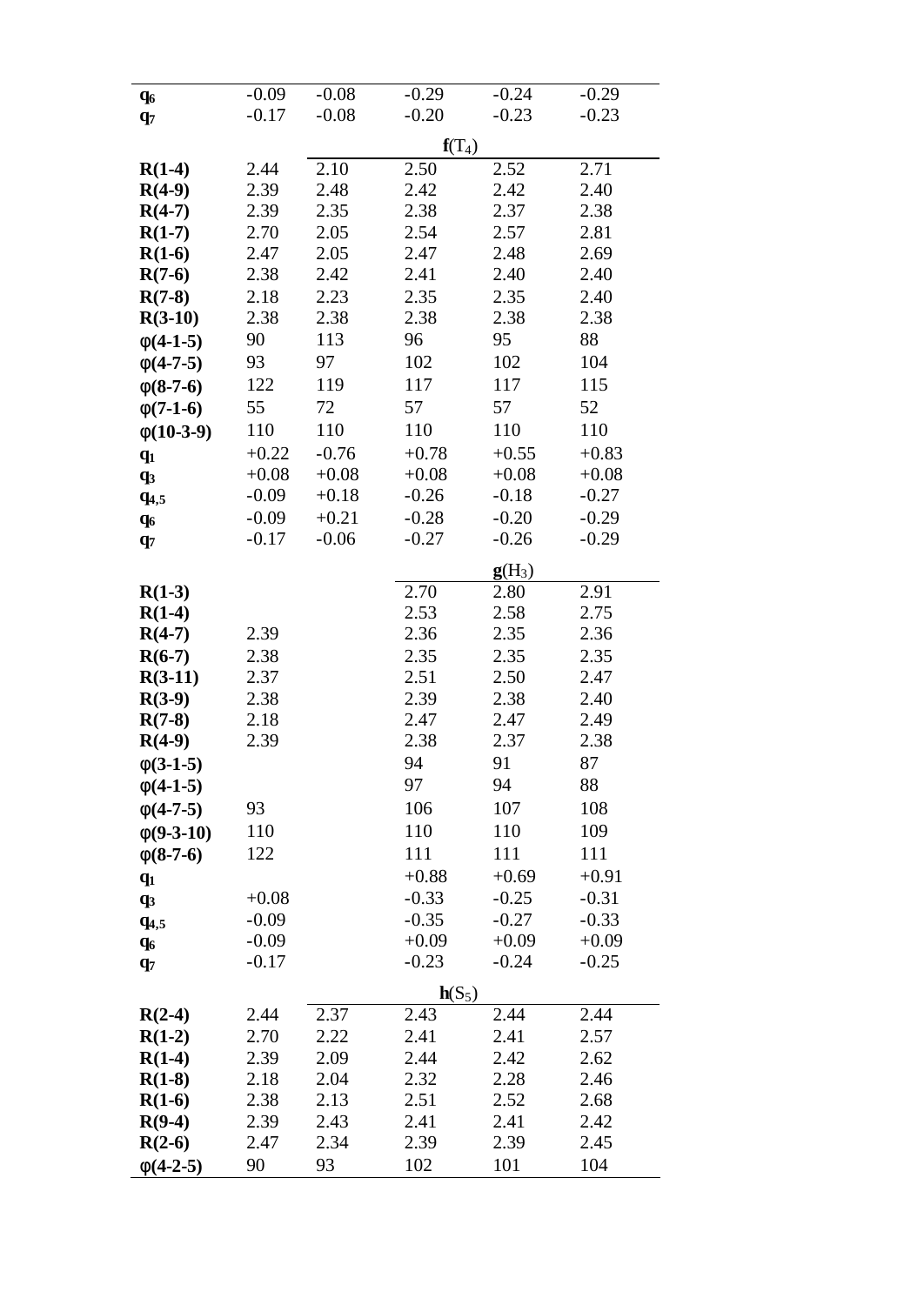| $f(4-1-5)$     | 93      | 110     | 101     | 103     | 94      |
|----------------|---------|---------|---------|---------|---------|
| $f(8-1-6)$     | 122     | 110     | 119     | 115     | 127     |
| $f(1-2-6)$     | 55      | 56      | 63      | 63      | 65      |
| $q_1$          | $-0.17$ | $-1.46$ | $+0.84$ | $+0.44$ | $+0.94$ |
| q <sub>2</sub> | $+0.22$ | $+0.30$ | $+0.09$ | $+0.11$ | $+0.04$ |
| q <sub>3</sub> | $+0.08$ | $+0.08$ | $+0.09$ | $+0.08$ | $+0.09$ |
| $q_{4,5}$      | $-0.09$ | $+0.21$ | $-0.32$ | $-0.24$ | $-0.32$ |
| q <sub>6</sub> | $-0.09$ | $+0.18$ | $-0.25$ | $-0.21$ | $-0.31$ |
| q <sub>8</sub> | $-0.20$ | $+0.18$ | $-0.49$ | $-0.35$ | $-0.36$ |

<sup>a</sup> The energy optimization was done with respect to coordinates of six atoms of the M-Si(111) structures; i.e., **a** and **e** (1,2,4,5,6,7); **f** and **g** (1,3,4,5,6,7); **h**  $(1,2,4,5,6,8).$